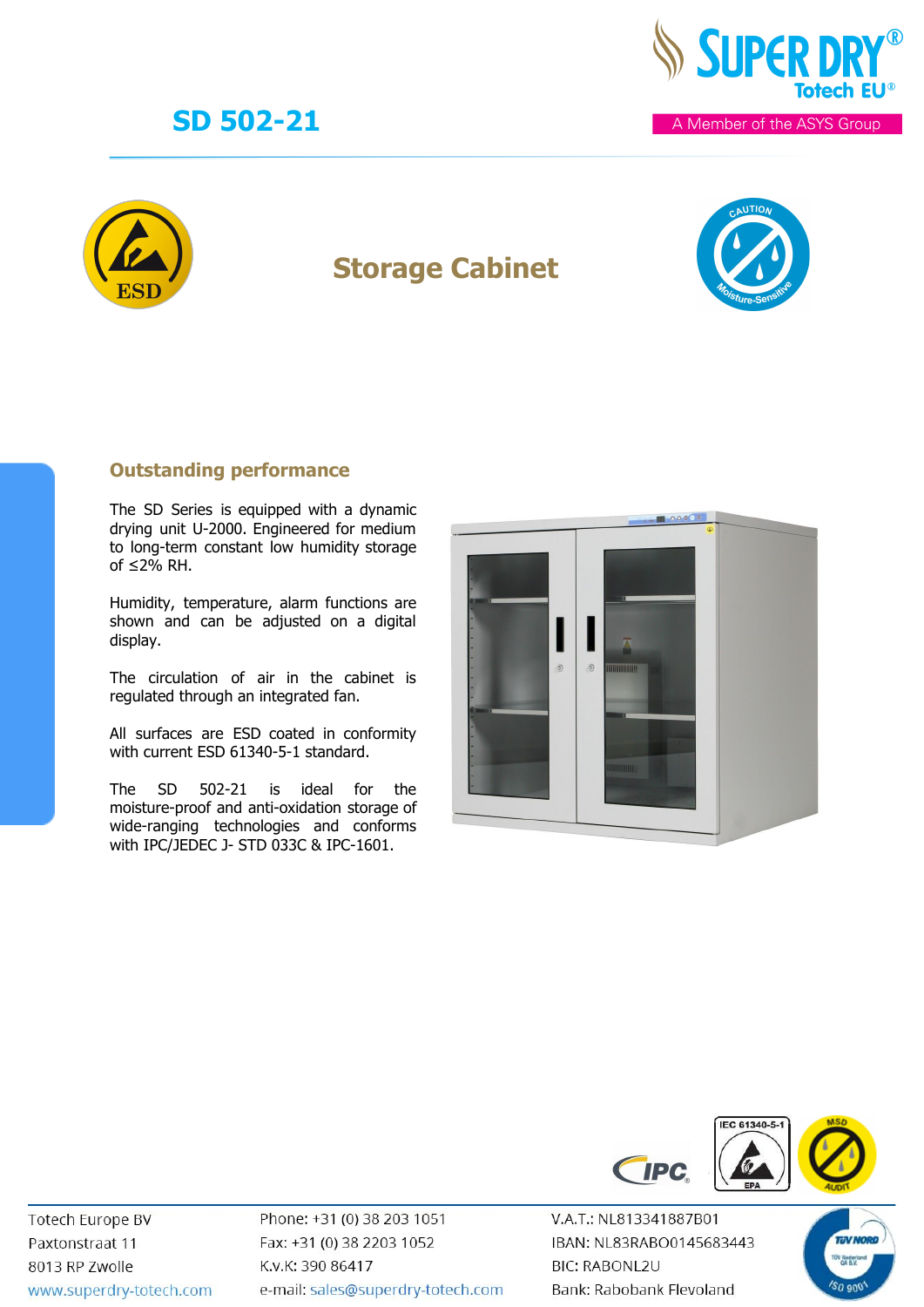

### **Standard Features**

- ✓ **Accuracy of sensor RH% & T°C** +/- 3% RH, +/- 0,3°C
- ✓ **ESD safe design** Norm (IEC 61340-5-1)
- ✓ **Door alarm buzzer** Longer door openings are detected
- ✓ **Lockable doors** 2 doors locked with key
- 
- ✔ 1 series digital display
- ✓ **Drying unit** U-2000 drying unit
- ✔ **ESD** bonding point
- ✓ **Pre mounted holes** For nitrogen unit & heater
- ✔ Power supply **Power supply** Power co

### **Benefits**

- √ Data logging
- ◆ Recovery time after door opening
- ◆ Highly energy efficient
- √ Option availability
- 
- **Temperature**
- 

|            | Accuracy of sensor RH% & $T^{\circ}C$ | $+/-$ 3% RH, $+/-$ 0,3 °C                                                                                                       |
|------------|---------------------------------------|---------------------------------------------------------------------------------------------------------------------------------|
|            | $\checkmark$ ESD safe design          | Norm (IEC 61340-5-1)<br>ESD metal painted body $(<10^6$ Ohm/sq)<br>Dissipative glazing (in- and outside 10 <sup>8</sup> Ohm/sq) |
|            | $\checkmark$ Door alarm buzzer        | Longer door openings are detected                                                                                               |
|            | $\checkmark$ Lockable doors           | 2 doors locked with key                                                                                                         |
|            | $\sqrt{\phantom{a}}$ Shelves          | In height adjustable ESD painted steel shelves (3 pcs)                                                                          |
|            | $\checkmark$ 1 series digital display | Very convenient settings of RH%, temperature, alarm and<br>calibration functions.                                               |
| $\sqrt{2}$ | <b>Drying unit</b>                    | U-2000 drying unit                                                                                                              |
|            | $\checkmark$ ESD bonding point        | ESD wristband can be connected to the cabinet                                                                                   |
|            | $\checkmark$ Pre mounted holes        | For nitrogen unit & heater                                                                                                      |
|            | ✓ Power supply                        | Power cord 5 meter with IEC plug                                                                                                |

|            | $\checkmark$ Data logging                             | Through network with software and optional hardware     |
|------------|-------------------------------------------------------|---------------------------------------------------------|
|            | $\sqrt{\phantom{a}}$ Recovery time after door opening | <30 minutes to below 2% (by 1 door opening)             |
|            | $\checkmark$ Highly energy efficient                  | Average power consumption 35 W/h.                       |
|            | ✔ Option availability                                 | N <sub>2</sub> auto flow, heating, SMD reel racks, etc. |
|            | $\sqrt{P}$ IPC                                        | According to IPC-JEDEC J-STD 033C & IPC-1601            |
| $\sqrt{2}$ | <b>Temperature</b>                                    | Maximal up to 40°C (optional)                           |

**■ Maintenance** The drying unit is maintenance free, easy to service

Phone: +31 (0) 38 203 1051 Fax: +31 (0) 38 2203 1052 K.v.K: 390 86417 e-mail: sales@superdry-totech.com

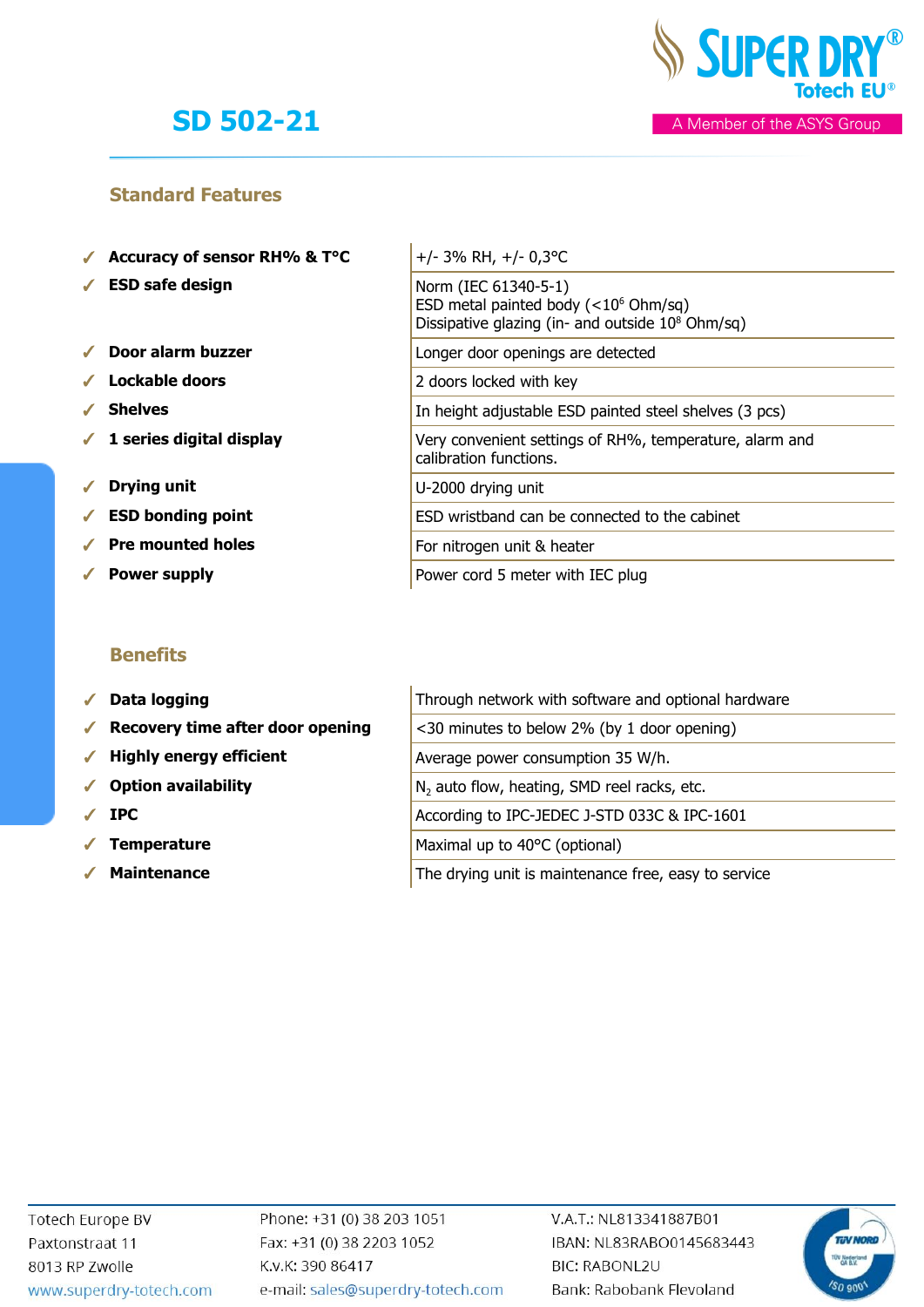**SUPER DR** 

A Member of the ASYS Group

### **Technical data cabinet**

- 
- 
- ✓ Weight: 70 kg
- ✓ Weight on shelf: 50 kg
- ✓ Max. loading capacity: 100 kg
- $\sqrt{\phantom{a}}$  Body: Steel, conductive coated 10<sup>8</sup>  $\Omega$ /sq
- $\checkmark$  Shelves (WxD): 3 pcs, 848 x 640 mm adjustable.
- 
- 
- SHERES (WAD).<br>
→ Volume: 496 L<br>
→ Electric supply: 230 V.<br>
→ Power consumption: Avera ✓ Power consumption: Average 35 W/h (excl. heating)
- 
- $\blacktriangleright$  Humidity level cabinet:  $\leq$  2% RH depending on amount of door openings

### **Technical data type 1 display**

#### **Settings**

- $\checkmark$  Nominal value humidity
- ✓ Nominal value humidity alarm (light)
- ✓ Delay time humidity alarm
- ✓ Nominal value temperature
- ✓ Door alarm buzzer
- ✓ Offset possibilities

#### **Technical data dry-unit U-2000 series**

- ✓ Control: Adjustable with control panel type 1
- $\blacktriangleright$  Dehumidifying Temperature:  $10 40^{\circ}$  C
- ✓ Electric supply: 230 VAC (120 VAC optional)
- ✓ Dimensions (L x B x H): 260 x 380 x 100 mm
- ✓ Weight: 8,1 kg

### **Technical data heater SH 230-1**

✓ Voltage: 230 VAC / 50 Hz (120 VAC / 60 Hz optional) ✓ Power: 530 W ✓ Temperature sensor: PTC 100 ✓ Thermal protection: 90 °C ✓ Temperature range: 30 - 40 °C  $\angle$  Air flow: 86 m<sup>3</sup>/h ✓ Display tolerance: 1 digit at 25 °C

### **Technical data N<sup>2</sup> (Auto) Flow**

- ✓ Power supply: 90 230 VAC  $\sqrt{N^2}$  connection: 8mm hose connection
- $\sqrt{N^2}$  pressure: 1 6 bar
- 
- $\checkmark$  N<sup>2</sup> purge:
- 

 $(W \times H \times D)$  870  $\times$  830  $\times$  702 mm

230 VAC (120 VAC optional)

Class 1, hard grounded

- 
- $\sqrt{N^2}$  standby amount:  $0 25$  L/min
	-
	-
- 0 25 L/min
- ✓ Purge time: 0 99 min

**Totech Europe BV** Paxtonstraat 11 8013 RP Zwolle www.superdry-totech.com Phone: +31 (0) 38 203 1051 Fax: +31 (0) 38 2203 1052 K.v.K: 390 86417 e-mail: sales@superdry-totech.com

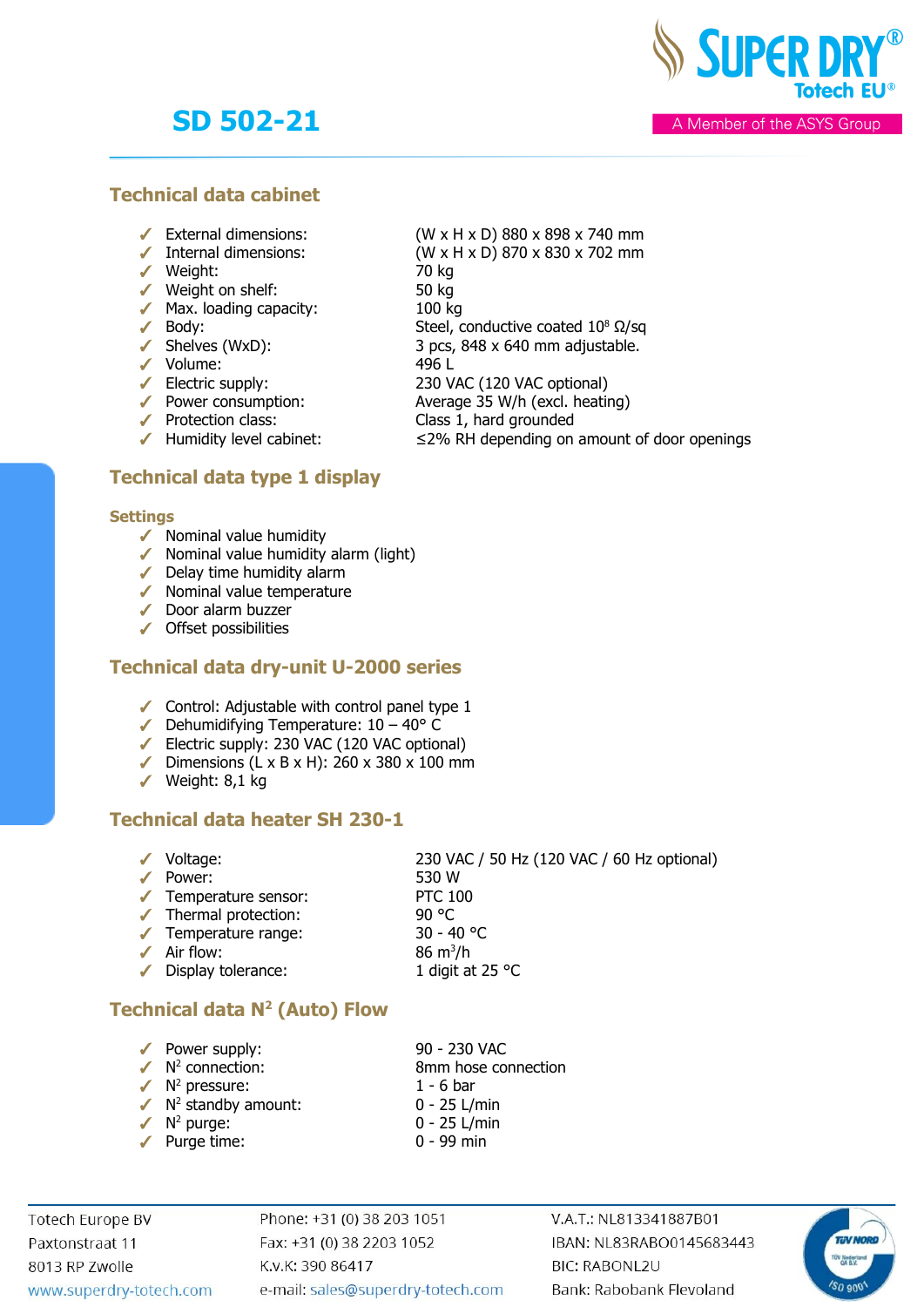

A Member of the ASYS Group

### **Performance test**



### **Test conditions**

- ✓ Instrument: Vaisala
- ✓ Type of dew point sensor: Vaisala drycap 180M
- $\sqrt{}$  Accuracy of dew point sensor:  $\pm$  0,2° C at + 20 $\degree$  C (+68 $\degree$  F)
- 
- 
- 

110-110

✓ Location of sensor: In the direct surroundings of the cabinet sensor ◆ Ambient conditions: Hum. 50 ± 5% rH, 22°C ± 2°C, Pressure 994 ± 20 hPa ✓ Door openings: 2 door openings, 15 sec.

For more detailed test results, please refer to our website.

Phone: +31 (0) 38 203 1051 Fax: +31 (0) 38 2203 1052 K.v.K: 390 86417 e-mail: sales@superdry-totech.com

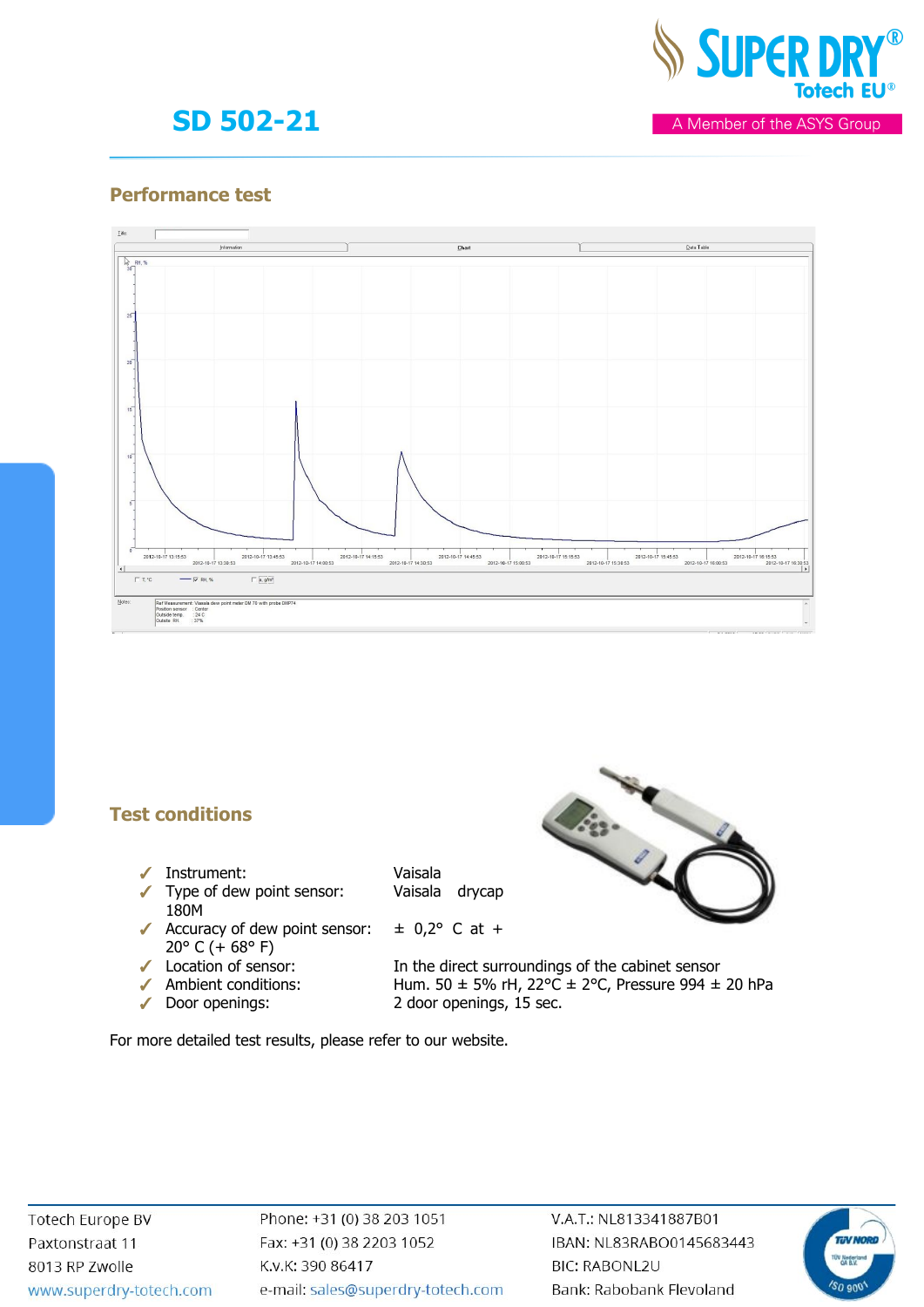

A Member of the ASYS Group

# **SD 502-21**

### **Technical drawings**



Dimensions mentioned in mm.

### **Shelves**

| Number of shelves                                                     | $1 \quad 2 \quad 3$ |                                                          |  |
|-----------------------------------------------------------------------|---------------------|----------------------------------------------------------|--|
| Distance (in mm) between shelves if equally divided in bottom section |                     | $x$ 255 165 $x$                                          |  |
| Remaining space between top shelf and middle beam                     |                     | $ 425 \t275 \t275 \t x$                                  |  |
| Remaining space between bottom shelf and bottom cabinet               |                     | 375 255 165 x                                            |  |
| Loading capacity shelves $m^2$ (830 mm x 640 mm)                      |                     | $\begin{array}{cccc} 0,53 & 1,06 & 1,59 & x \end{array}$ |  |

Phone: +31 (0) 38 203 1051 Fax: +31 (0) 38 2203 1052 K.v.K: 390 86417 e-mail: sales@superdry-totech.com

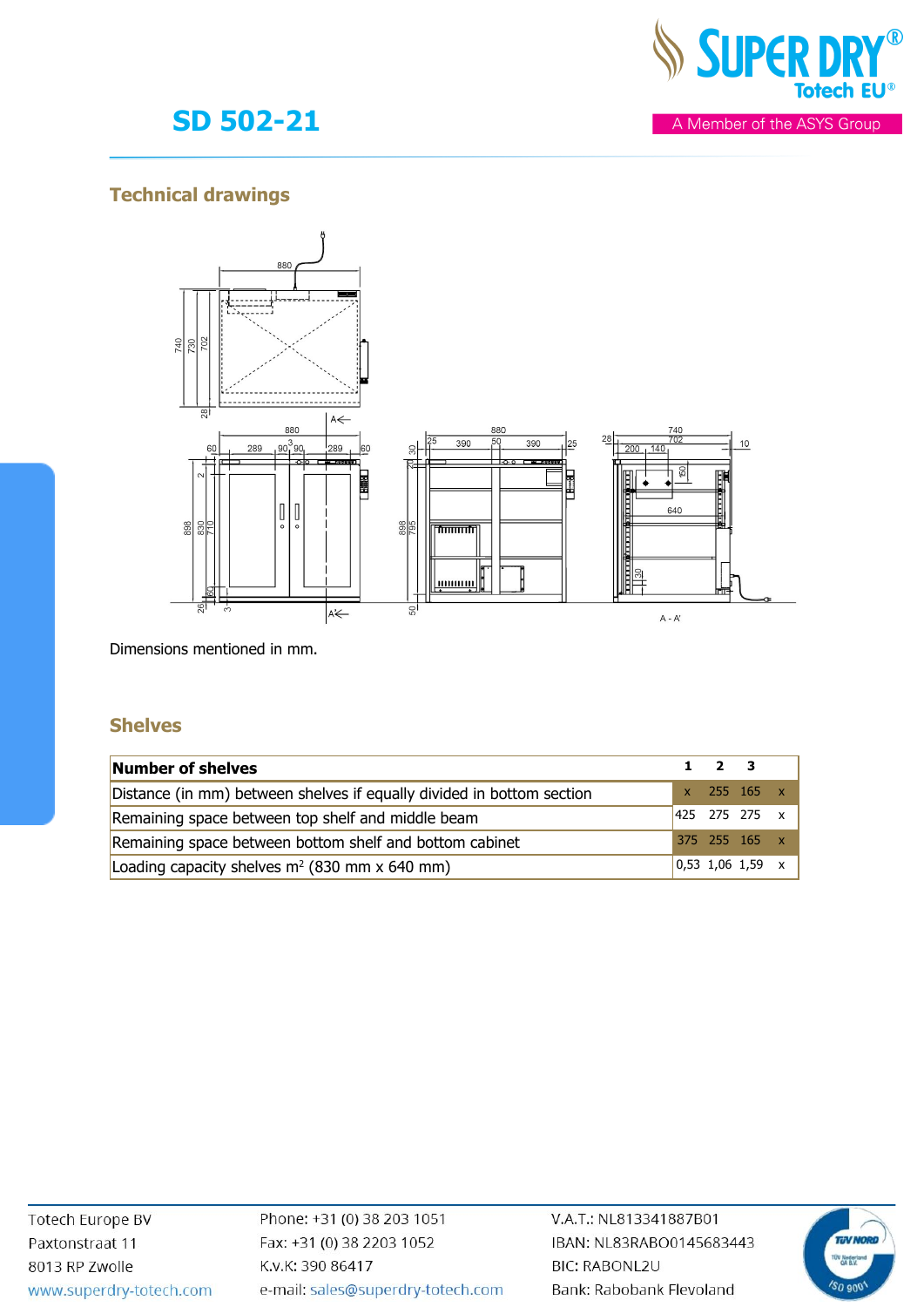

### **Technical drawings**







6,75  $6,75$  $6,75$ 

> Phone: +31 (0) 38 203 1051 Fax: +31 (0) 38 2203 1052 K.v.K: 390 86417 e-mail: sales@superdry-totech.com

V.A.T.: NL813341887B01 IBAN: NL83RABO0145683443 **BIC: RABONL2U** Bank: Rabobank Flevoland





A Member of the ASYS Group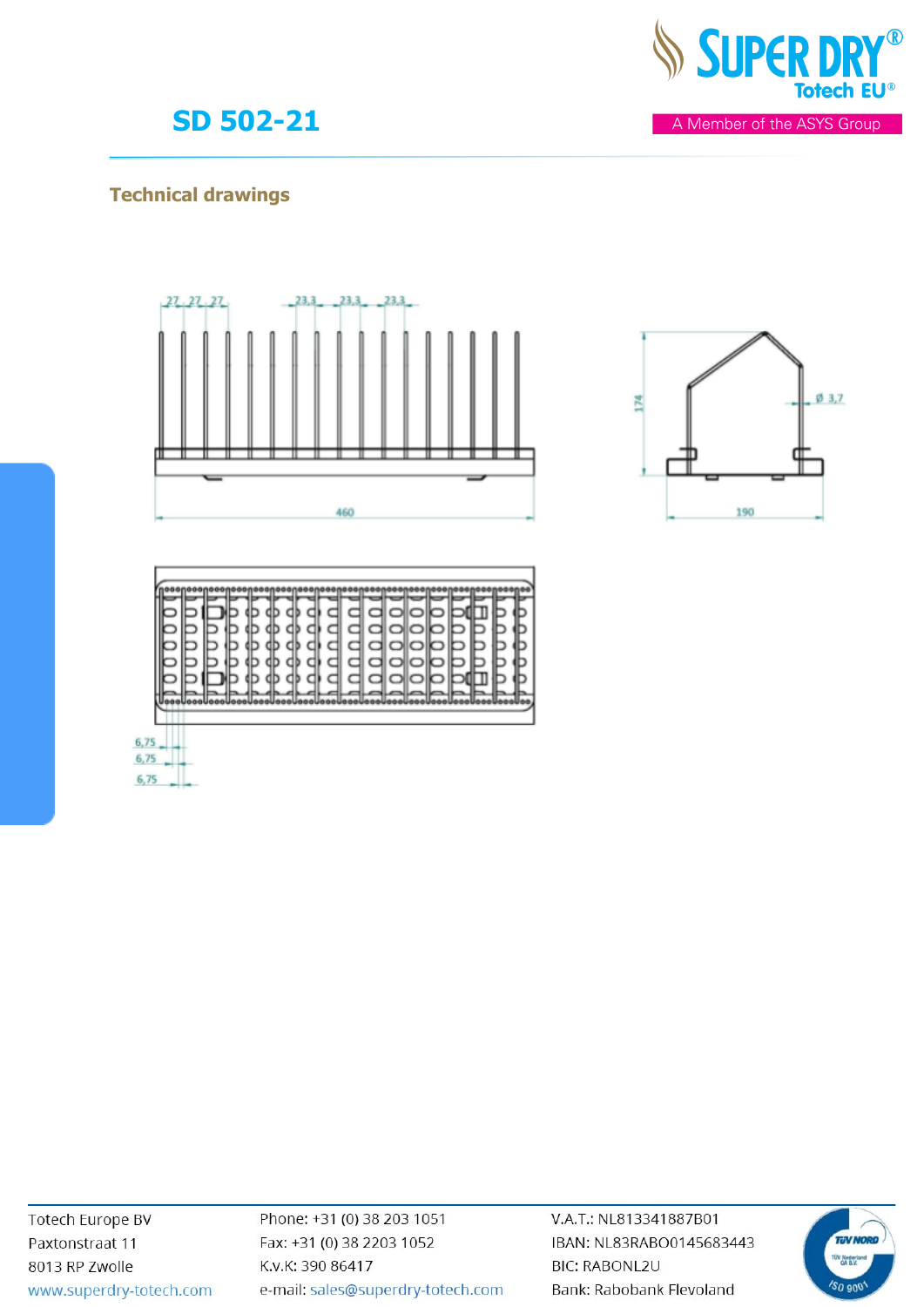

A Member of the ASYS Group

### **Options**



**SMD Reel rack with reel supports** 460 mm length.

Item number 20014000



**Reel support** Additional reel supports for 20014000.

Item number 20014200



#### **Humidity alarm signal lamp**

One color (orange or red), magnetically fixed, providing optical signals on operational states and exceeded limit values. Operates on 24V.

Item number 20016033



#### **N2 Autoflow system**

The autoflow system is developed to use in combination with a Totech drying cabinet. The device is used for the quick removal of moisture in the cabinet after the doors have been opened. The drying process is realised by using Nitrogen (N 2), which is purged automatically after the doors are closed. (timer controlled) Item number 22613001

**Totech Europe BV** Paxtonstraat 11 8013 RP Zwolle www.superdry-totech.com Phone: +31 (0) 38 203 1051 Fax: +31 (0) 38 2203 1052 K.v.K: 390 86417 e-mail: sales@superdry-totech.com